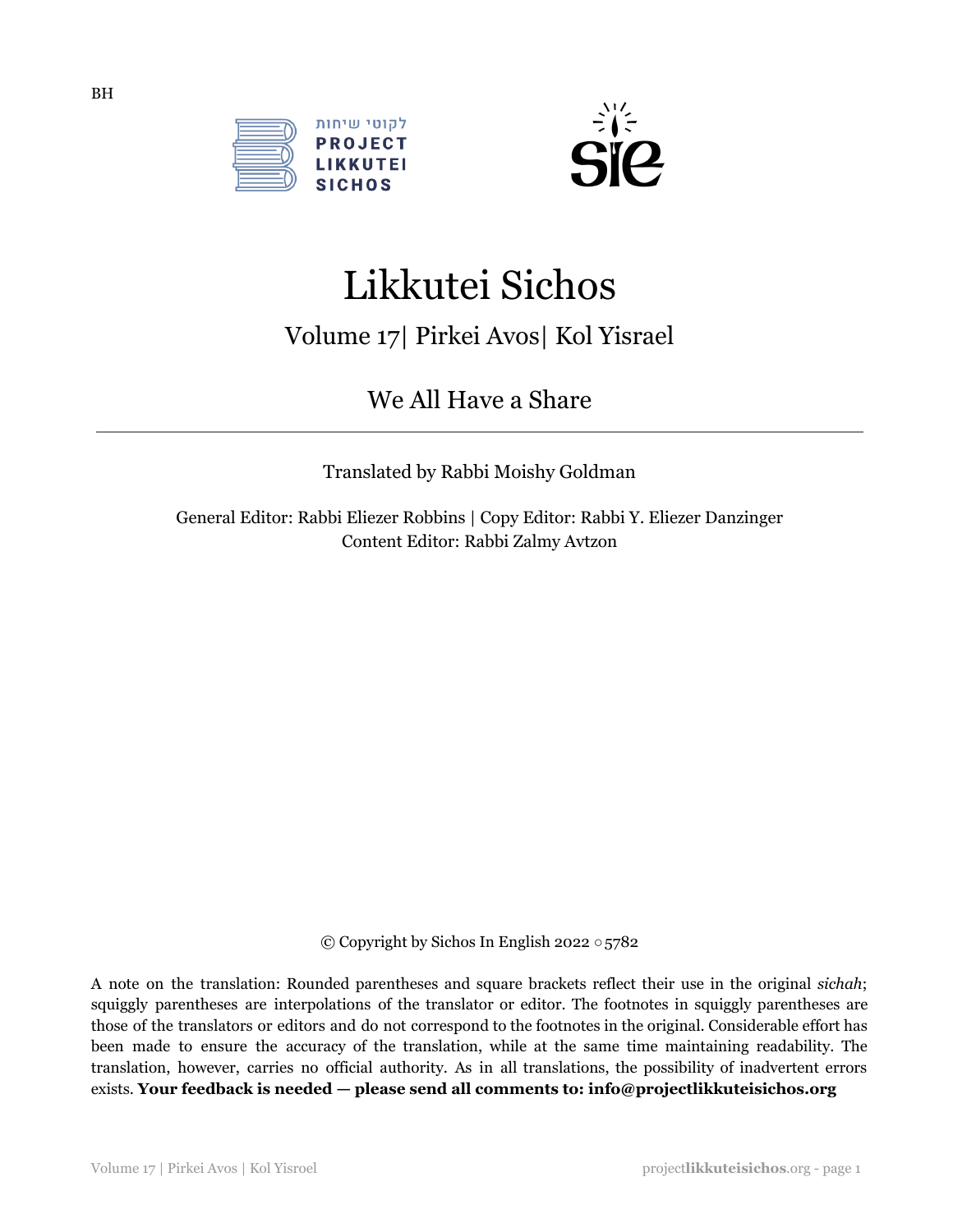WHY THIS MISHNAH?

Before learning a chapter of *Pirkei Avos*,<sup>1</sup> it is a Jewish custom to recite the mishnah:<sup>2</sup> "All Israel have a share in the World to Come, as it says: 'And your people are all righteous; they shall inherit the land forever; they are the branch of My planting, the work of My hands, in which to take pride.'" <sup>3</sup> This custom suggests that the message of this *mishnah* (regarding the reward for all Jews in the World to Come) is particularly suited to serve as an introduction to the study of tractate *Avos*.

We need to clarify: The World to Come is the reward for the **entirety** of a person's *avodah<sup>4</sup>* of Torah and *mitzvos*, including its every detail — not only for observing the "lessons of *Avos*." So why do we recite specifically this *mishnah* before learning tractate *Avos*?

#### **2.**

#### COMBINING OPPOSITES

We find two paradoxical principles underpinning the lessons of *Pirkei Avos*:

On one hand, the theme of this tractate is  $-$  to quote Rav Ovadiah Bartenura<sup>5</sup>  $-$  "ethics and character traits," which are not included among the Torah's commandments. We also find that "non-Jewish scholars also composed works… which they fabricated from their hearts, containing ethical guidelines as to how a person should relate to his fellow." The need to address such matters

<sup>1</sup> {It is customary to study one chapter of *Pirkei Avos* each Shabbos after *Mincha*, between Pesach and Rosh HaShanah.}

<sup>2</sup> *Sanhedrin* 10:1.

<sup>3</sup> *Yeshayahu* 60:21.

<sup>4</sup> {Lit. "service." A broad term used to denote a person's efforts in serving Hashem.}

<sup>&</sup>lt;sup>5</sup> At the beginning of the tractate.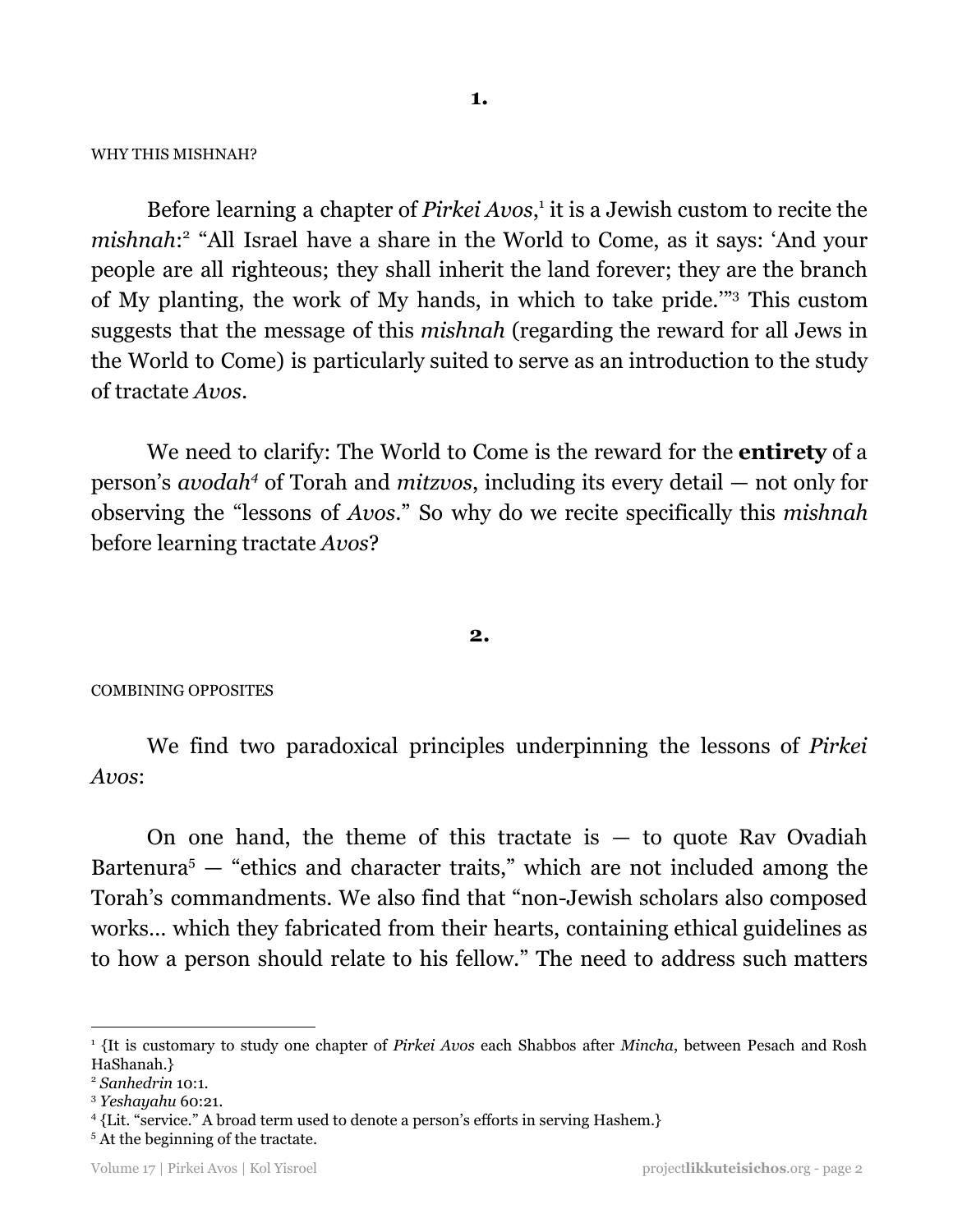stems from the coarseness and lowliness of man, which can lead to bad traits, etc. 6

On the other hand, our Sages say that "one who wishes to be **pious** should fulfill... the teachings of *Avos*," indicating that the lessons of *Avos* are linked with the level of a *chassid* {defined as one} who serves Hashem beyond the letter of the law.

The same paradox can be seen in the rationale for **learning** tractate *Avos*:

One of the reasons for learning this tractate specifically every Shabbos between Pesach and Shavuos is because the "bodily cravings" are awakened then; therefore, this tractate, which is "full of admonitions, and inspires a person to pursue every good trait,"<sup>8</sup> is learned.

Conversely, the custom is that **every Jew** — from the least spiritually developed, at the very beginning of their *avodah*, to the greatest of the great, who is no longer at all disturbed by "bodily cravings" — studies *Pirkei Avos* during this period.

The explanation of these opposites and their synthesis comes from the introduction: "All Israel have a share in the World to Come," as will be explained.

<sup>6</sup> See, at length, *Derech Chaim*, by *Maharal*, beg. of *Avos*, his explanation of this *mishnah*.

<sup>7</sup> *Bava Kamma* 30a.

<sup>8</sup> Introduction to *Midrash Shmuel*.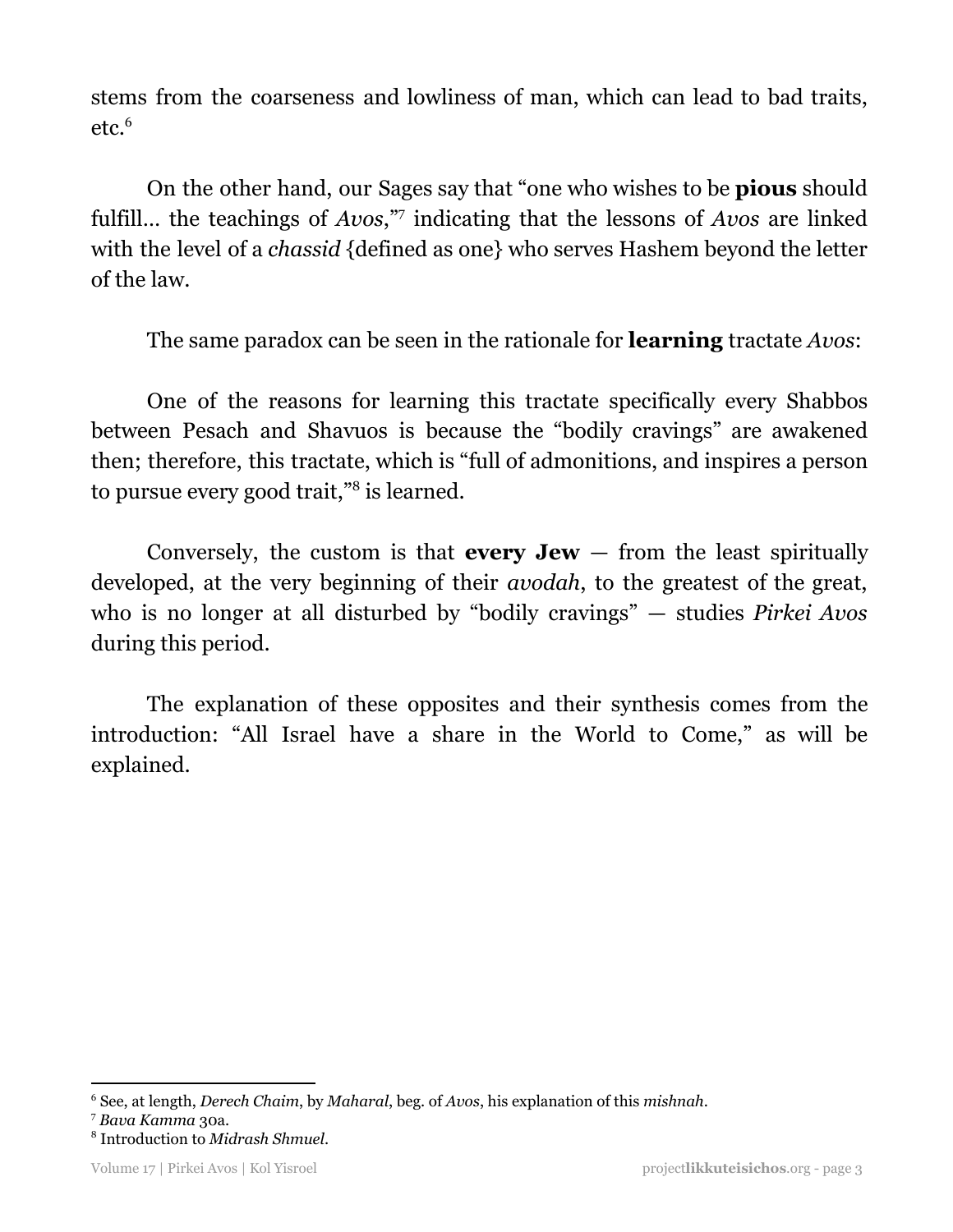THE WORLD TO COME VS. THE RESURRECTION

This will be clarified by {prefacing with} the well-known explanation of this *mishnah*: 9

"The World to Come" refers to the world of resurrection $10 -$  souls invested in bodies. The novelty of the {statement of the} *mishnah*:<sup>11</sup> The reward in *Gan*  $Eden<sup>12</sup>$  — the realm of souls — is not the same for "all Israel" (to the extent that certain people don't even merit to experience it).<sup>13</sup> Conversely, the World to Come — the Resurrection of the Dead, when souls will re-inhabit their bodies is (primarily) granted "equally to all Israel":<sup>14</sup> "All Israel have a **share** in the World to Come."

The reason for this: *Gan Eden* — souls without bodies — is (primarily) given as a reward for a person's Torah study, which is primarily associated with the **soul** (and its faculty of intellect). The Resurrection of the Dead is the reward for fulfilling *mitzvos*, which are performed specifically with, and by, the **body** (which is why the soul receives this reward when it is reunited with the body). 15

Since there are (necessarily)<sup>16</sup> varying degrees of capacity among Jews when it comes to **comprehending** Torah, from one extreme to the other,<sup>17</sup> it follows that Jews are not all equal concerning the reward for this *avodah* — i.e., *Gan Eden*.

<sup>9</sup> See also *Mishneh Torah*, "*Hilchos Teshuvah*,*"* ch. 3 (par. 6 ff.), ch. 4; *Meiri's Chibur HaTeshuvah*; et al.

<sup>10</sup> *Bartenura* (et al.) on *Sanhedrin*, beg. of ch. "*Chelek*"; *Midrash Shmuel* on this *mishnah*; See sources noted in the Rebbe's *Teshuvos UBiurim*, sec. 8, note 1.

<sup>11</sup> For sources on the foregoing discussion, see *Torah Or*, "*Yisro*," 73b (and see *Likkutei Torah*, "*Shelach*," 46d); *Maamar Ki Yishalcha 5679*, ch. 1; *Maamar Ki Yishalcha 5700*, ch. 1; *Hemshech 5672*, vol. 2, p. 1112 ff.; see at length, *Teshuvos UBiurim*, loc. cit.

 $12 \nmid A$  temporary repository for souls, from after a person's death until the coming of Moshiach, the details of which will be discussed presently in the *sichah*.}

<sup>13</sup> See *Chagigah* 15b, that if not for Rabbi Meir's prayer, Acher would not have entered *Gan Eden*; see *Chagigah* 15a: "he acquired his portion and that of his (wicked) colleague in *Gan Eden*."

<sup>14</sup> Wording of *Likkutei Torah*, "*Shelach*," 6d.

<sup>15</sup> See *Iggeres HaKodesh*, ch. 17; and see at length *Derech Mitzvosecha*, "*Mitzvas Tzitzis*," ch. 1; *Maamar Ki Yishalcha 5679*, ch. 1; et al.

<sup>17</sup> See end of *Maamar BeShaah SheHikdimu 5672*; et al. <sup>16</sup> To ensure the wholeness of the entire "person" of the Jewish people, there must be a head and a foot, etc.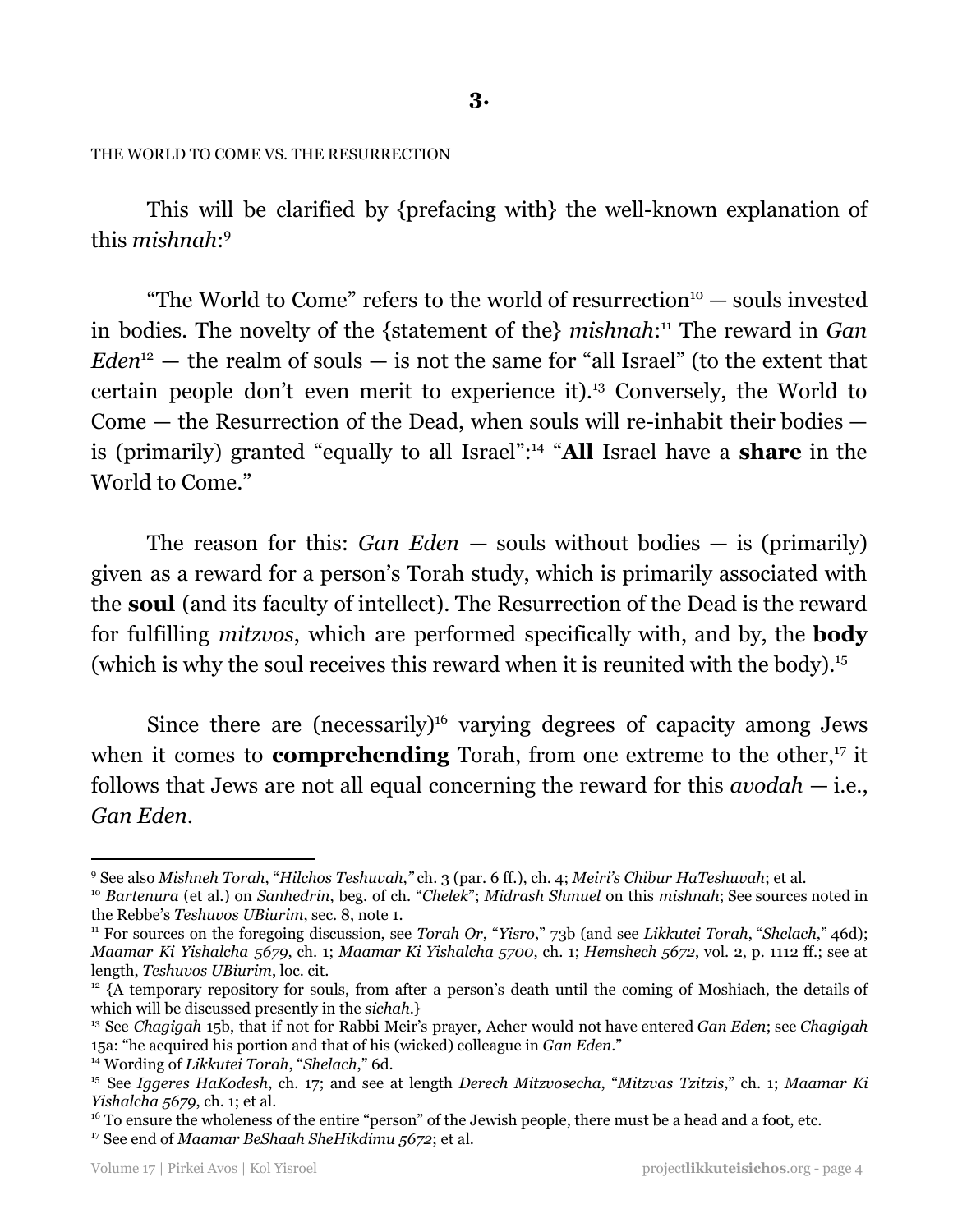In contrast, *mitzvos* primarily involve **action**, which everyone can do. And every Jew **does** perform *mitzvos*, to the extent (as our Sages teach) that even the sinners among the Jewish people are "full of *mitzvos* as a pomegranate is full of seeds."<sup>18</sup> Since every Jew is occupied with the performance of *mitzvos*, we can say that "all Israel have a share in the World to Come."

## **4.**

#### THE DECEPTIVE SIMPLICITY OF ACTION

However, we need to clarify: If the primary reward is granted in the period of (i.e., after) the Resurrection of the Dead, this intimates that this reward is superior to the reward of *Gan Eden.* How does this align with *Gan Eden* as a reward for a more exalted form of *avodah* (understanding Torah) which is necessarily different from one Jew to the next, whereas the reward of the resurrection is for performing *mitzvos*, a much "simpler" form of *avodah*, which is consequently accessible to every Jew?

The explanation is as follows: Although on the surface, all Jews are equal concerning action because an action is the most inferior of human abilities, for action is not contingent on one's emotions or intellectual understanding. The deeper reason for this parity is that there is a **superior** quality to action, as the mishnah in *Avos* teaches:<sup>19</sup> "Deed is primary."

Hashem's inner intention is that the Jewish people should fashion a home for Him in the **lowest realms**, in this lowest of worlds; there is none lower than it,<sup>20</sup> as it says "the last action was foremost in mind."<sup>21</sup> This intention is accomplished principally through the *avodah* of practical *mitzvos*, by which the

<sup>18</sup> *Chagigah* 27a.

<sup>19</sup> *Avos* 1:17.

<sup>20</sup> *Tanya*, "*Likkutei Amarim*," ch. 36.

<sup>21</sup> *Lecha Dodi* prayer. See also *Torah Or*, beg. of *Vayigash.*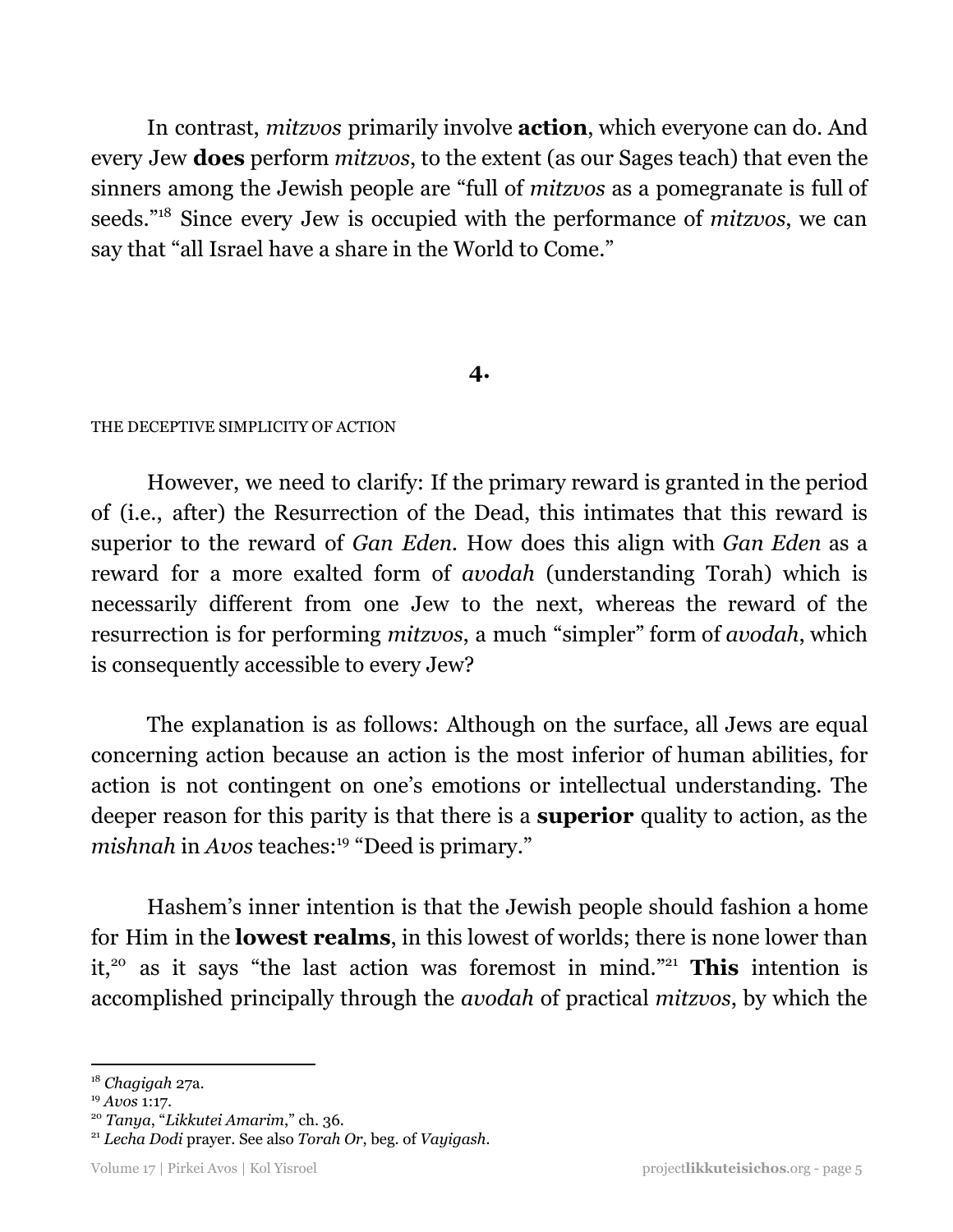refinement and purification of a person's body and worldly matters are achieved, as explained in *Tanya*<sup>22</sup> at length.

Since all Jews are — as the verse says (cited as proof in our *mishnah*) — "the branch of My planting, the work of My hands," **every** Jew perceives this purpose and executes it practically. At the level of conscious awareness of Hashem,<sup>23</sup> there are distinctions between one Jew and another (to the degree that some person may be totally incapable of any such awareness). Yet, when it comes to the intent of *Atzmus*<sup>24</sup> "to fashion a home for Him in the lowest realms" — which is perceived within the **essence** of a Jew — all Jews are equal.

## **5.**

BODY > SOUL

This is also why, in the World to Come, reward is given specifically to souls enclothed in bodies:

Being that Hashem intended to have a home in the lowest realms, this is reflected in the Jewish people — who are, so to speak, one with *Atzmus* — by Hashem choosing their **bodies**<sup>25</sup> (and not only their souls).

[This is why even the body of a Jew exists eternally, never to decompose. As known, the *luz* bone<sup>26</sup> never decomposes,<sup>27</sup> and the entire body will be reconstituted from it at the time of the resurrection.]

Therefore, when the *avodah* of refining and purifying the world will be complete, and the world will become a home for Hashem, Hashem's choice of

<sup>22</sup> *Tanya*, "*Likkutei Amarim*," ch. 37.

<sup>23</sup> {In the succinct Hebrew original, "*giluim*."}

<sup>&</sup>lt;sup>24</sup> {Lit. "Essence." The term used in Chassidus and Kabbalah to denote the absolute Essence of Hashem, beyond all definition.}

<sup>25</sup> *Tanya*, "*Likkutei Amarim*," ch. 49. And at length — *Sefer HaSichos, Toras Shalom*, p. 120 ff.

<sup>26</sup> {A bone located at the very top of the spine, [according](https://www.chabad.org/kabbalah/article_cdo/aid/380694/jewish/Get-Up-Luz-Bones.htm) to the *Arizal*.}

<sup>27</sup> *Bereishis Rabba* 28:3; *Zohar*, vol. 2, p. 28b; *Tosafos* on *Bava Kama* 16b, s.v., "*vehu*."